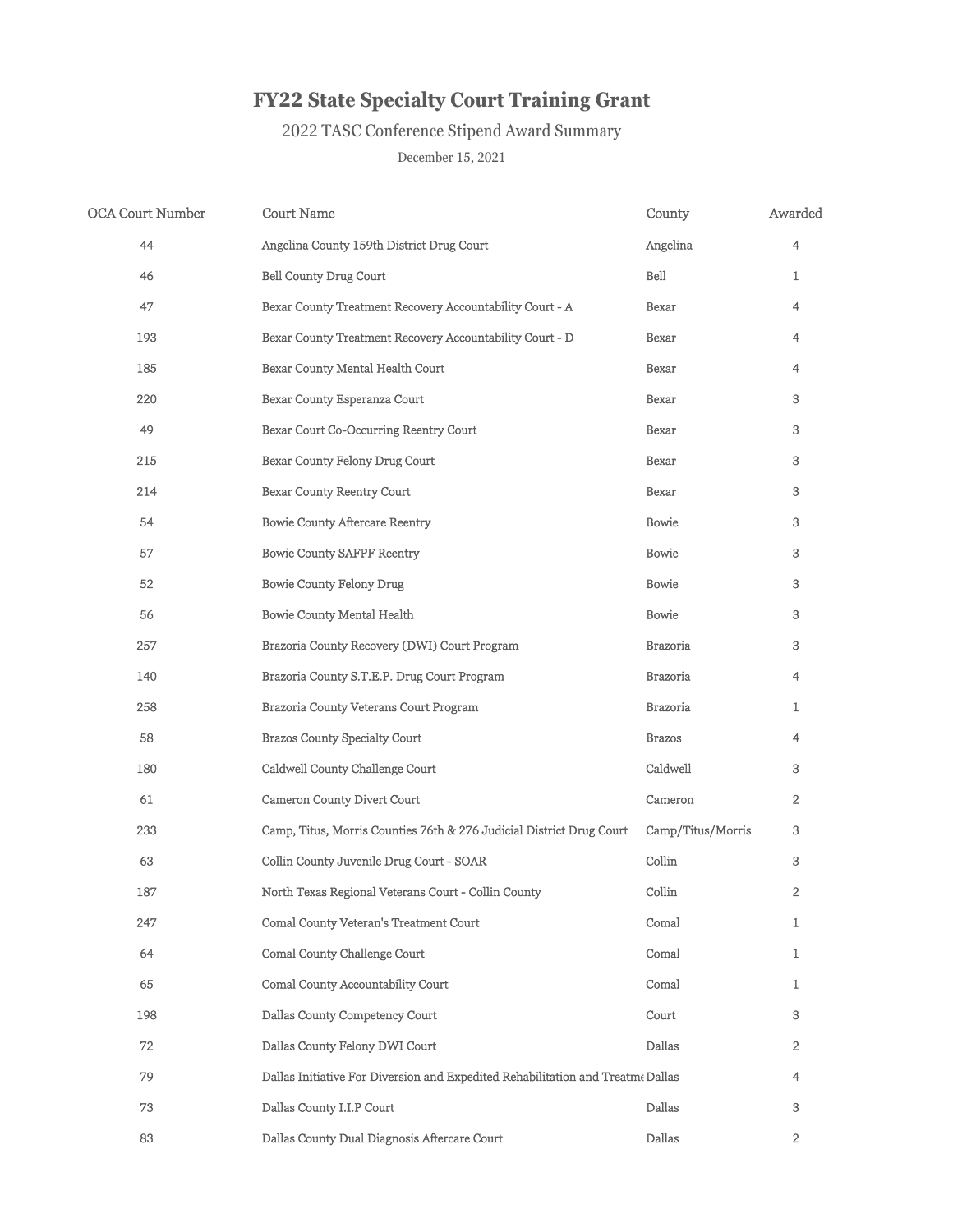| 76  | Dallas County Misdemeanor DWI Court                              | Dallas    | 2              |
|-----|------------------------------------------------------------------|-----------|----------------|
| 134 | Dallas County STAR Court                                         | Dallas    | 3              |
| 71  | Dallas County 4-C SAFPF Reentry Court                            | Dallas    | 3              |
| 172 | Dallas County ATLAS Court                                        | Dallas    | 3              |
| 78  | Dallas County Veterans Court                                     | Dallas    | 3              |
| 171 | Dallas County Mental Health Diversion Court                      | Dallas    | 3              |
| 75  | Dallas County Legacy Family Court                                | Dallas    | $\mathbf{1}$   |
| 267 | Dallas County AIM Court                                          | Dallas    | $\overline{4}$ |
| 77  | Dallas County STAC Court                                         | Dallas    | $\overline{4}$ |
| 86  | El Paso County DWI Drug Court Intervention and Treatment Program | El Paso   | $\mathbf{1}$   |
| 88  | El Paso County Juvenile Drug Treatment Court                     | El Paso   | $\overline{2}$ |
| 250 | EL Paso County Project HOPE - Juvenile Mental Health Court       | El Paso   | $\overline{2}$ |
| 68  | El Paso DWI Intervention and Treatment Program                   | El Paso   | 4              |
| 40  | El Paso County 65th District Family Drug Court                   | El Paso   | 3              |
| 93  | <b>Fannin County Drug Court</b>                                  | Fannin    | $\overline{2}$ |
| 202 | Fort Bend County Mental Health Court                             | Fort Bend | 3              |
| 227 | Fort Bend County Veterans Court                                  | Fort Bend | 3              |
| 201 | Fort Bend County Mental Health Docket                            | Fort Bend | 3              |
| 96  | Fort Bend County Misdemeanor Drug Court                          | Fort Bend | 3              |
| 97  | Fort Bend County Misdemeanor DWI Court                           | Fort Bend | $\overline{4}$ |
| 95  | Fort Bend County CARD Program (Felony Drug Court)                | Fort Bend | 3              |
| 181 | Galveston County "HOPE" Drug Court                               | Galveston | $\mathbf{1}$   |
| 98  | <b>Grayson County Recovery Court</b>                             | Grayson   | $\overline{4}$ |
| 99  | <b>Grayson County Family Recovery Court</b>                      | Grayson   | $\overline{4}$ |
| 100 | Gregg County 188th Judicial District Drug Court                  | Gregg     | $\overline{4}$ |
| 42  | Guadalupe County ACHIEVE Court                                   | Guadalupe | $\mathbf{1}$   |
| 102 | Guadalupe County Veterans Treatment Court                        | Guadalupe | $\mathbf{1}$   |
| 144 | Harris County STAR Drug Court No. 4                              | Harris    | 3              |
| 141 | Harris County STAR Drug Court No. 1                              | Harris    | 3              |
| 143 | Harris County STAR Drug Court No. 3                              | Harris    | 3              |
| 142 | Harris County STAR Drug Court No. 2                              | Harris    | 3              |
| 210 | Harris County Felony Mental Health Court Co-Occurring Disorders  | Harris    | 3              |
| 231 | Harris County Felony Mental Health Court                         | Harris    | 3              |
| 223 | Harris County SOBER Court 1                                      | Harris    | $\overline{2}$ |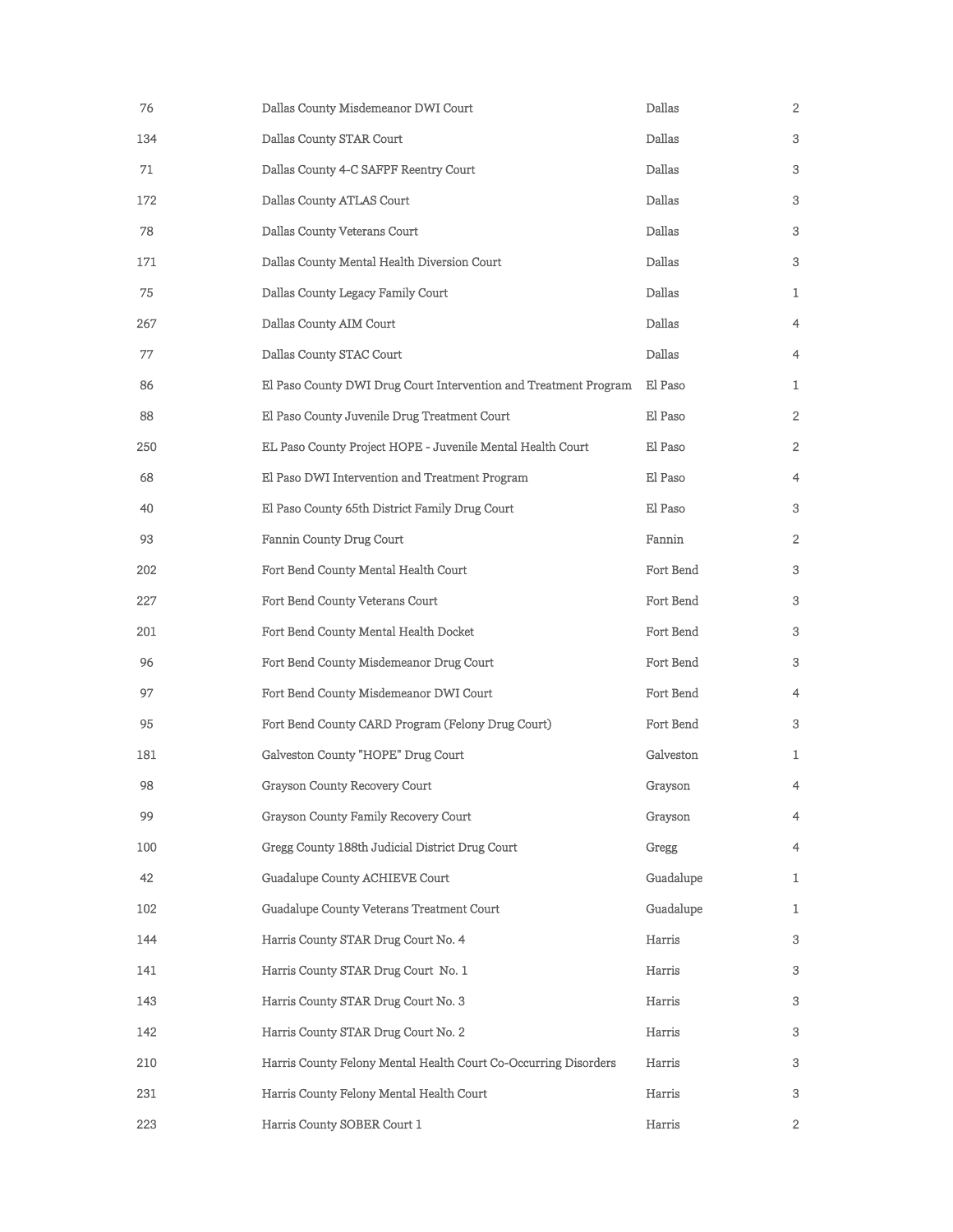| 104        | Harris County SOBER Court 4                                         | Harris     | 3              |
|------------|---------------------------------------------------------------------|------------|----------------|
| 105        | Harris County SOBER Court 11                                        | Harris     | 3              |
| 106        | Harris County SOBER Court 12                                        | Harris     | 3              |
| 225        | Harris County SOBER Court 13                                        | Harris     | $\overline{2}$ |
| 107        | Harris County Felony Veterans' Court                                | Harris     | 3              |
| 228        | Harris County Misdemeanor Veterans' Court                           | Harris     | 3              |
| 235        | Hidalgo County Misdemeanor DWI Court                                | Hidalgo    | 3              |
| $***$      | Hidalgo County Misdemeanor Drug Court                               | Hidalgo    | 2              |
| 109        | Hidalgo County Felony Drug Court                                    | Hidalgo    | 2              |
| 290        | Hidalgo County Youthful Offender Court                              | Hidalgo    | 3              |
| 240        | Hidalgo County Mental Health Court                                  | Hidalgo    | 3              |
| <b>111</b> | Hidalgo County Veteran's Treatment Court                            | Hidalgo    | $\overline{2}$ |
| 110        | Hidalgo County Felony DWI Court                                     | Hidalgo    | $\overline{2}$ |
| $* *$      | <b>Hidalgo County Reentry Court</b>                                 | Hidalgo    | 2              |
| 269        | Hutchinson County Adult Drug Court                                  | Hutchinson | $\overline{4}$ |
| 114        | Jefferson County 317th District Family Treatment Drug Courts        | Jefferson  | $\overline{2}$ |
| 277        | Jefferson County 279th District Court, Juvenile Mental Health Court | Jefferson  | $\overline{4}$ |
| 38         | Kaufman County 422nd District Drug and Mental Health Court          | Kaufman    | $\overline{4}$ |
| 117        | Kaufman County Court at Law DWI/Diversion Court                     | Kaufman    | 3              |
| 118        | Lubbock County Adult Drug Court                                     | Lubbock    | 2              |
| 119        | Lubbock Adult DWI Court                                             | Lubbock    | $2^{\circ}$    |
| 87         | McLennan County DWI/Drug Court                                      | McLennan   | $\overline{2}$ |
| 313        | McLennan County Mental Health Court                                 | McLennan   | $\overline{4}$ |
| 306        | <b>McLennan County Veterans' Treatment Court</b>                    | McLennan   | $\overline{4}$ |
| 279        | Midland County Adult Felony Drug Court                              | Midland    | 3              |
| 298        | Midland County DWI Court                                            | Midland    | 3              |
| 280        | <b>Midland County Transitional Treatment Court</b>                  | Midland    | 2              |
| 124        | Montgomery County Power Recovery Court (PRC)                        | Montgomery | 3              |
| 217        | Potter and Randall County Drug Court                                | Potter     | 3              |
| 293        | North Texas Regional Veterans Court - Rockwall County               | Rockwall   | $\mathbf{1}$   |
| 145        | <b>Tarrant County Family Recovery Court</b>                         | Tarrant    | $\mathbf{1}$   |
| 146        | <b>Tarrant County Mental Health Diversion Court Program</b>         | Tarrant    | 2              |
| 230        | Val Verde County DWI/Drug Specialty Court                           | Val Verde  | 3              |
| 37         | Webb County 406th Judicial District Adult Drug Court Program        | Webb       | $\mathfrak{B}$ |